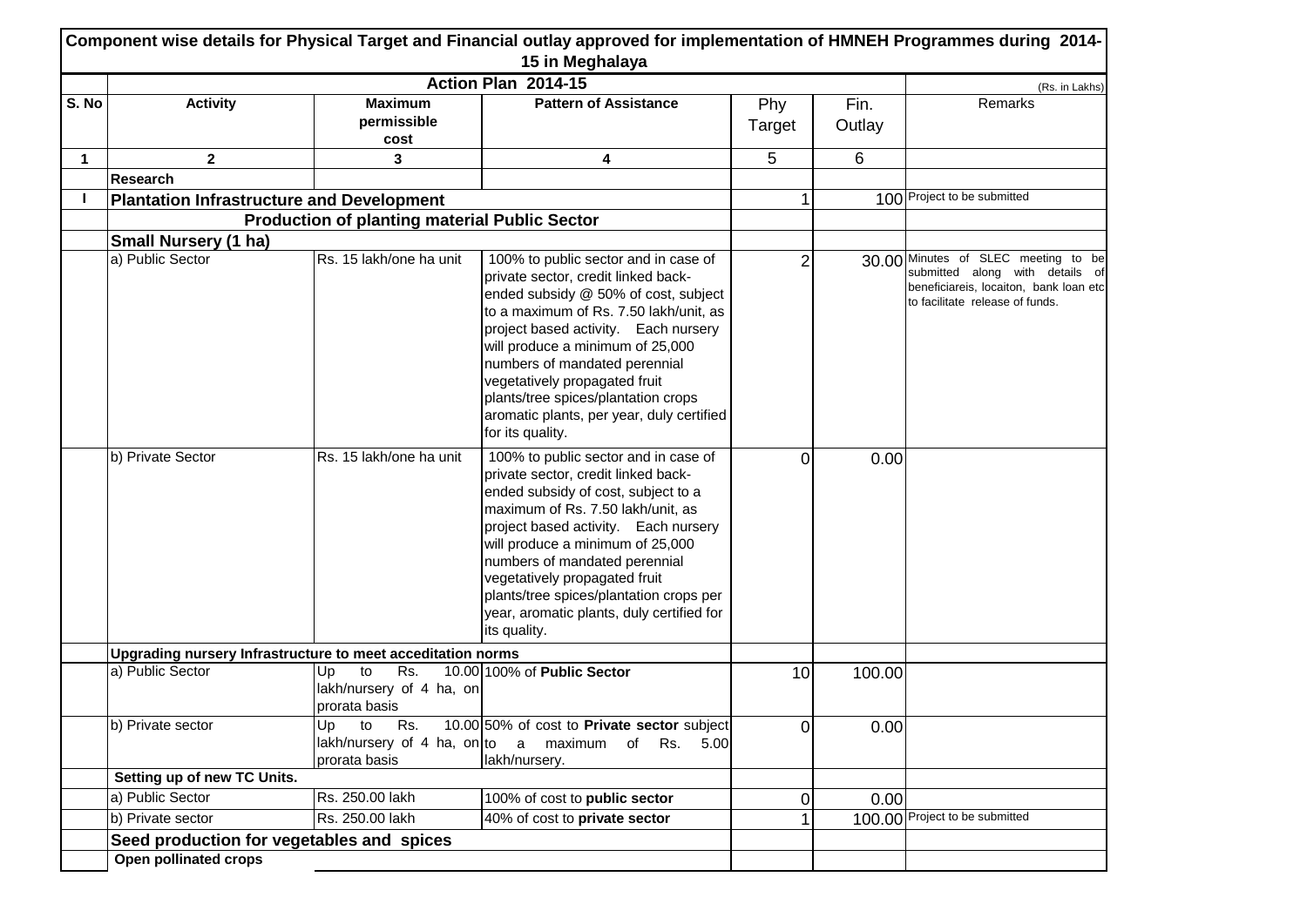|              | a) Public Sector                                                             | Rs. 35,000/ha                                 | For public sector 100%, for private<br>sector 35% in general areas and 50%<br>in NE & Himalayan States, Tribal Sub<br>Plans (TSP) areas, Andaman &<br>Nicobar & Lakshadweep Islands,<br>limited to 5 ha. Output target of seed<br>for each crop will be fixed by the<br>individual state.                                                                                                   | 9               | 3.15   |  |
|--------------|------------------------------------------------------------------------------|-----------------------------------------------|---------------------------------------------------------------------------------------------------------------------------------------------------------------------------------------------------------------------------------------------------------------------------------------------------------------------------------------------------------------------------------------------|-----------------|--------|--|
|              | b) Private sector                                                            | Rs. 35,000/ha                                 | For public sector 100%, for private<br>sector 35% in general areas and 50%<br>in NE & Himalayan States, Tribal Sub<br>Plans (TSP) areas, Andaman &<br>Nicobar & Lakshadweep Islands,<br>limited to 5 ha. Output target of seed<br>for each crop will be fixed by the<br>individual state.                                                                                                   | 10              | 1.75   |  |
|              | Sub-total Planting material                                                  |                                               |                                                                                                                                                                                                                                                                                                                                                                                             | 2.00            | 234.90 |  |
| $\mathbf{2}$ |                                                                              | Establishment of new gardens / Area Expansion |                                                                                                                                                                                                                                                                                                                                                                                             |                 |        |  |
|              |                                                                              | maximum area of 4 ha per beneficiary)         | Fruit crops other than cost intensive crops using normal spacing (For a                                                                                                                                                                                                                                                                                                                     |                 |        |  |
|              | <b>Fruits - Perennials</b>                                                   |                                               |                                                                                                                                                                                                                                                                                                                                                                                             |                 |        |  |
|              | (a) Cost intensive crops<br>Fruit crops like Grape, Kiwi, Passion fruit etc. |                                               |                                                                                                                                                                                                                                                                                                                                                                                             |                 |        |  |
|              | a) Integrated package with drip Rs. 4.00 lakh/ha.<br>irrigation and trellis. |                                               | Maximum of Rs. 1.60 lakh/- per ha.<br>(40% of cost) for meeting the<br>expenditure on planting material and<br>cost of material for drip irrigation,<br>trellies and INM/IPM, in 3 installments<br>of 60:20:20 subject to survival rate of<br>75% in 2 <sup>nd</sup> year and 90% in 3rd year).                                                                                             | 20              | 24.00  |  |
|              | b) Without integration                                                       | Rs. 1.25 lakh/ha                              | Maximum of Rs. 0.50 lakh/ha (40% of<br>cost) for meeting the expenditure on<br>planting material and cost of INM/IPM<br>in three installments of 60:20:20<br>subject to survival rate of 75% in 2 <sup>nd</sup><br>year and 90% in 3rd year.<br>For $(a)$<br>and (b) above, in the case of TSP<br>areas, Andaman & Nicobar and<br>Lakshadweep Islands, assistance will<br>be @ 50% of cost. | $\Omega$        | 0.00   |  |
|              | Sub total                                                                    |                                               |                                                                                                                                                                                                                                                                                                                                                                                             | 20 <sup>1</sup> | 24.00  |  |
|              | <b>Maintenance without Integration</b>                                       |                                               |                                                                                                                                                                                                                                                                                                                                                                                             |                 |        |  |
|              | 1st Year                                                                     |                                               |                                                                                                                                                                                                                                                                                                                                                                                             | 0               | 0.00   |  |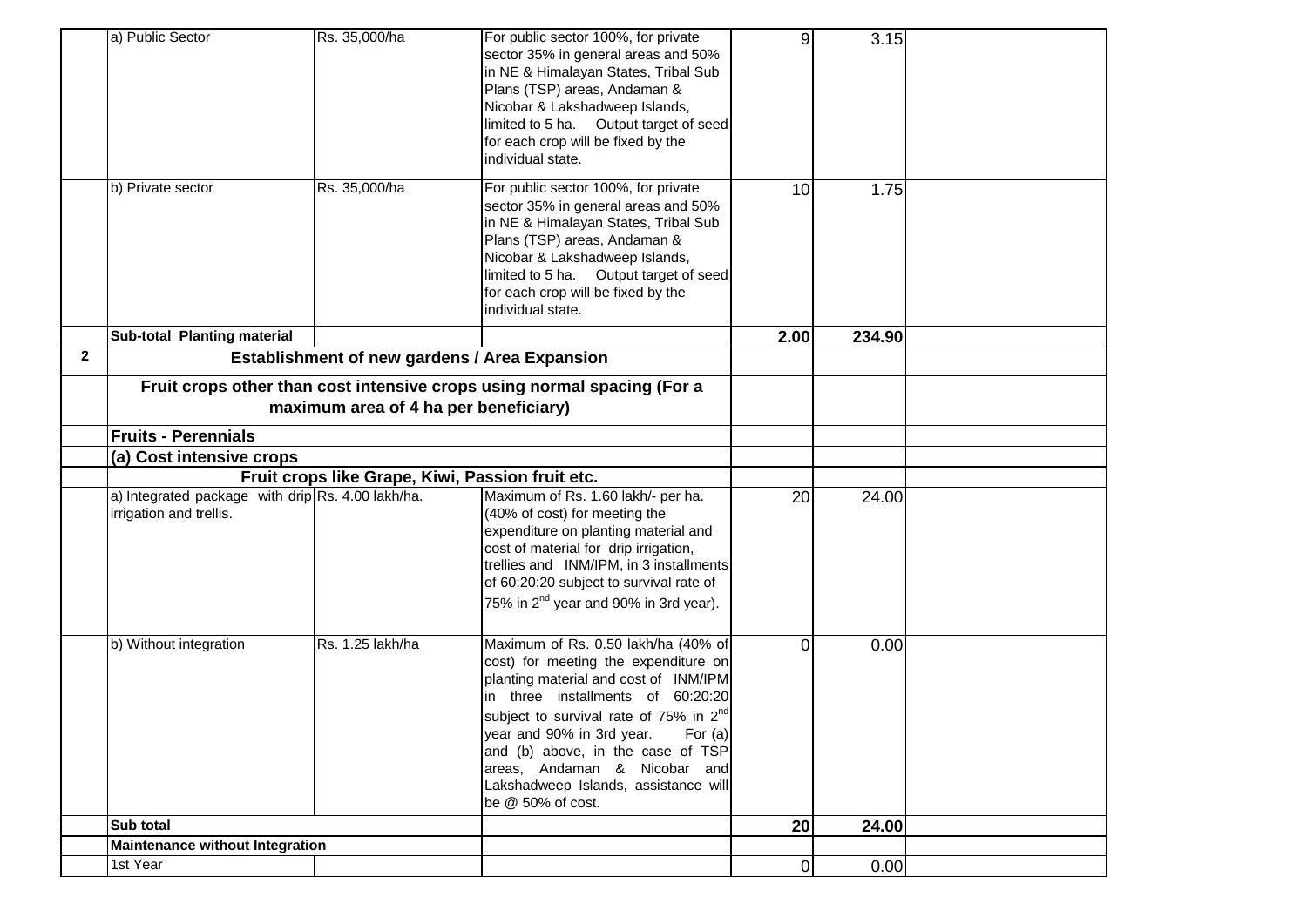| 2nd Year                                                                  |                  |                                                                                                                                                                                                                                                                                                                         | 30              | $4.50$ Kiwi |  |
|---------------------------------------------------------------------------|------------------|-------------------------------------------------------------------------------------------------------------------------------------------------------------------------------------------------------------------------------------------------------------------------------------------------------------------------|-----------------|-------------|--|
| Sub total maintainance                                                    |                  |                                                                                                                                                                                                                                                                                                                         | 30 <sup>1</sup> | 4.50        |  |
| ii) Strawberry                                                            |                  |                                                                                                                                                                                                                                                                                                                         |                 |             |  |
| a) Integrated package with drip Rs. 2.80 lakh/ha<br>irrigation & mulching |                  | Maximum of Rs. 1.12 lakh/ per ha.<br>(40% of cost) for meeting the<br>expenditure on planting material and<br>cost of material for drip irrigation,<br>mulching and INM/IPM, in one<br>installment.                                                                                                                     | 97              | 135.80      |  |
| b) Without integration                                                    | Rs. 1.25 lakh/ha | Maximum of Rs. 0.50 lakh/ha (40% of<br>cost) for meeting the expenditure on<br>planting material and cost of INM/IPM<br>one installment.<br>For (a) and (b) above, in the case of<br>TSP areas, Andaman & Nicobar and<br>Lakshadweep Islands, assistance will<br>be @ 50% of cost.                                      | 19              | 11.88       |  |
| Sub total                                                                 |                  |                                                                                                                                                                                                                                                                                                                         | 116             | 147.68      |  |
| <b>Maintenance without Integration</b>                                    |                  |                                                                                                                                                                                                                                                                                                                         |                 |             |  |
| 1st Year                                                                  |                  |                                                                                                                                                                                                                                                                                                                         | 0               | 0.00        |  |
| 2nd Year                                                                  |                  |                                                                                                                                                                                                                                                                                                                         | 0               | 0.00        |  |
| iii) Banana (sucker)                                                      |                  |                                                                                                                                                                                                                                                                                                                         |                 |             |  |
| Integrated package with Rs. 2.00 lakh/ha<br>a)<br>drip irrigation.        |                  | Maximum of Rs. 0.80 lakh/ha (40% of<br>the cost) for meeting expenditure on<br>planting material, drip irrigation and<br>cost of material for INM/IPM, in 2<br>installments (75:25).                                                                                                                                    | 15              | 11.25       |  |
| b) Without integration                                                    | Rs.87,500/ha     | Maximum of Rs. 0.35 lakh/ha (40% of<br>cost) for meeting the expenditure on<br>planting material and cost of INM/IPM<br>in 2 installments (75:25). For (a) and<br>(b) above, in the case of TSP areas,<br>Andaman<br>&<br>Nicobar<br>and<br>Lakshadweep Islands, assistance will<br>be @ 50% of cost in 2 installments. | 103             | 33.80       |  |
| Sub total                                                                 |                  |                                                                                                                                                                                                                                                                                                                         | 118             | 45.05       |  |
| <b>Maintenance without Integration</b>                                    |                  |                                                                                                                                                                                                                                                                                                                         |                 |             |  |
| 1st Year                                                                  |                  |                                                                                                                                                                                                                                                                                                                         | 380             | 49.88       |  |
| Sub total maintainance                                                    |                  |                                                                                                                                                                                                                                                                                                                         | 380             | 49.88       |  |
| iv) Pineapple (sucker)                                                    |                  |                                                                                                                                                                                                                                                                                                                         |                 |             |  |
| Integrated package with Rs. 3.00 lakh/ha<br>la)<br>drip irrigation.       |                  | Maximum of Rs. 1.20 lakh/ha (40% of<br>the cost) for meeting expenditure on<br>planting material, drip irrigation and<br>cost of material for INM/IPM, in 2<br>installments.                                                                                                                                            | 16              | 2.00        |  |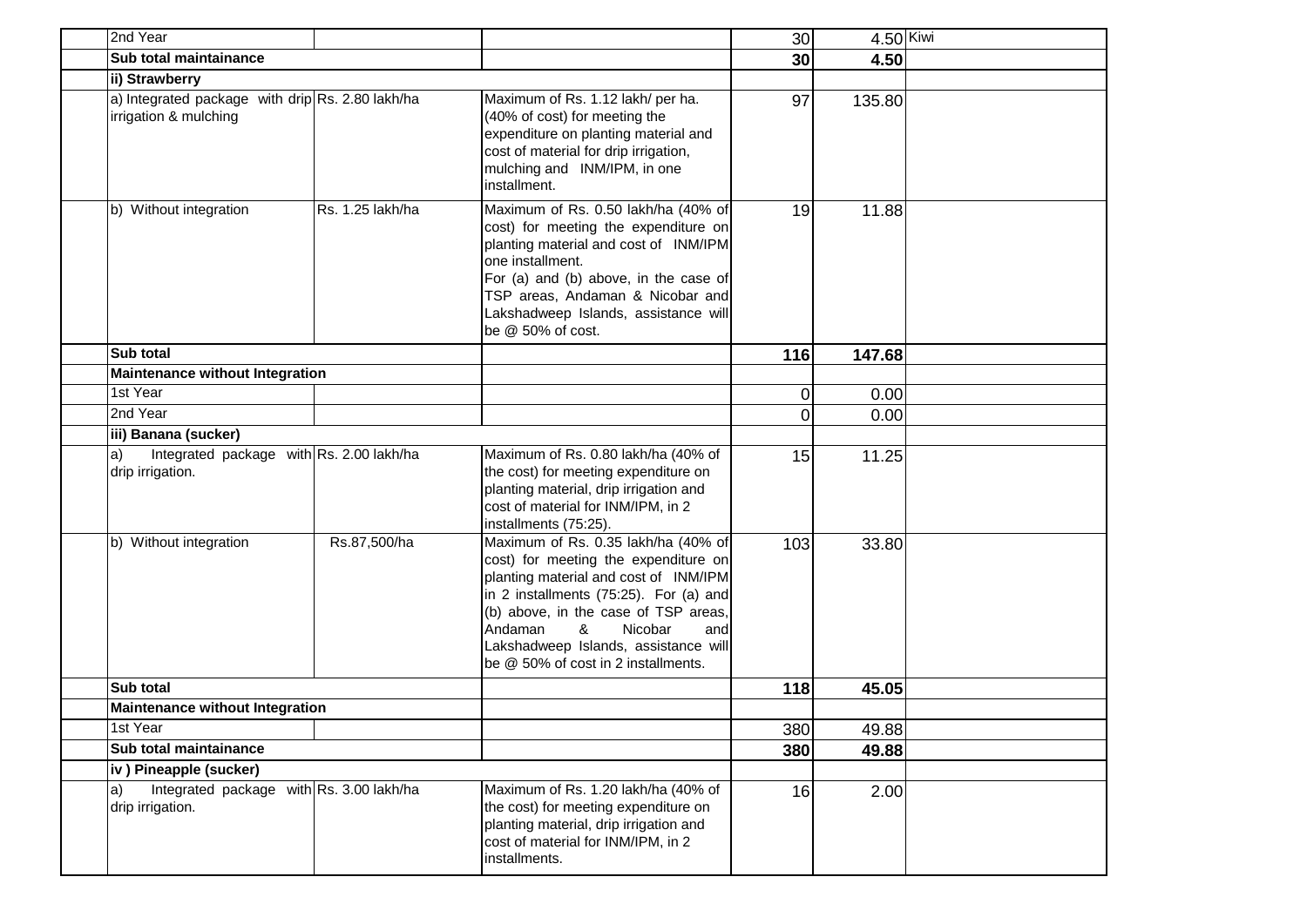| b) Without integration                         | Rs.87,500/ha      | Maximum of Rs. 0.35 lakh/ha (40% of<br>cost) for meeting the expenditure on<br>planting material and cost of INM/IPM<br>in 2 installments (75:25).<br>For (a) and (b) above, in the case of<br>TSP areas, Andaman & Nicobar and<br>Lakshadweep Islands, assistance will<br>be @ 50% of cost in 2 installments<br>(75:25).   | 122 | 40.03 |  |
|------------------------------------------------|-------------------|-----------------------------------------------------------------------------------------------------------------------------------------------------------------------------------------------------------------------------------------------------------------------------------------------------------------------------|-----|-------|--|
| <b>Sub total</b>                               |                   |                                                                                                                                                                                                                                                                                                                             | 138 | 42.03 |  |
| <b>Maintenance without Integration</b>         |                   |                                                                                                                                                                                                                                                                                                                             |     |       |  |
| 1st Year                                       |                   |                                                                                                                                                                                                                                                                                                                             | 444 | 58.28 |  |
| Sub total maintainance                         |                   |                                                                                                                                                                                                                                                                                                                             | 444 | 58.28 |  |
| v) Banana (TC)                                 |                   |                                                                                                                                                                                                                                                                                                                             |     |       |  |
| a) Integrated package with drip<br>irrigation. | Rs. 3.00 lakh/ha  | Maximum of Rs. 1.20 lakh/ha (40 % of<br>cost) for meeting the expenditure on<br>planting material and cost of material<br>for drip system, INM/IPM etc., in 2<br>installments (75:25).                                                                                                                                      | 15  | 16.88 |  |
| b) Without integration                         | Rs. 1.25 lakh/ha. | Max. of Rs. 0.50 lakh per ha, (40% of<br>cost) for meeting the expenditure on<br>planting material and cost of INM/IPM<br>in 2 installments (75:25).<br>For (a) and (b) above, in the case of<br>TSP areas, Andaman & Nicobar and<br>Lakshadweep Islands, assistance will<br>be @ 50% of cost in 2 installments<br>(75:25). | 26  | 12.19 |  |
| Sub total                                      |                   |                                                                                                                                                                                                                                                                                                                             | 41  | 29.06 |  |
| <b>Maintenance without Integration</b>         |                   |                                                                                                                                                                                                                                                                                                                             |     |       |  |
| 1st Year                                       |                   |                                                                                                                                                                                                                                                                                                                             | 60  | 11.25 |  |
| Sub total maintainance                         |                   |                                                                                                                                                                                                                                                                                                                             | 60  | 11.25 |  |
| vii) Papaya                                    |                   |                                                                                                                                                                                                                                                                                                                             |     |       |  |
| a) Integrated package with drip<br>irrigation. | Rs. 2.00 lakh/ha. | Maximum of Rs. 0.80 lakh/ha (40% of<br>the cost) for meeting expenditure on<br>planting material, drip irrigation and<br>cost of material for INM/IPM, in 2<br>installments (75:25).                                                                                                                                        | 20  | 15.00 |  |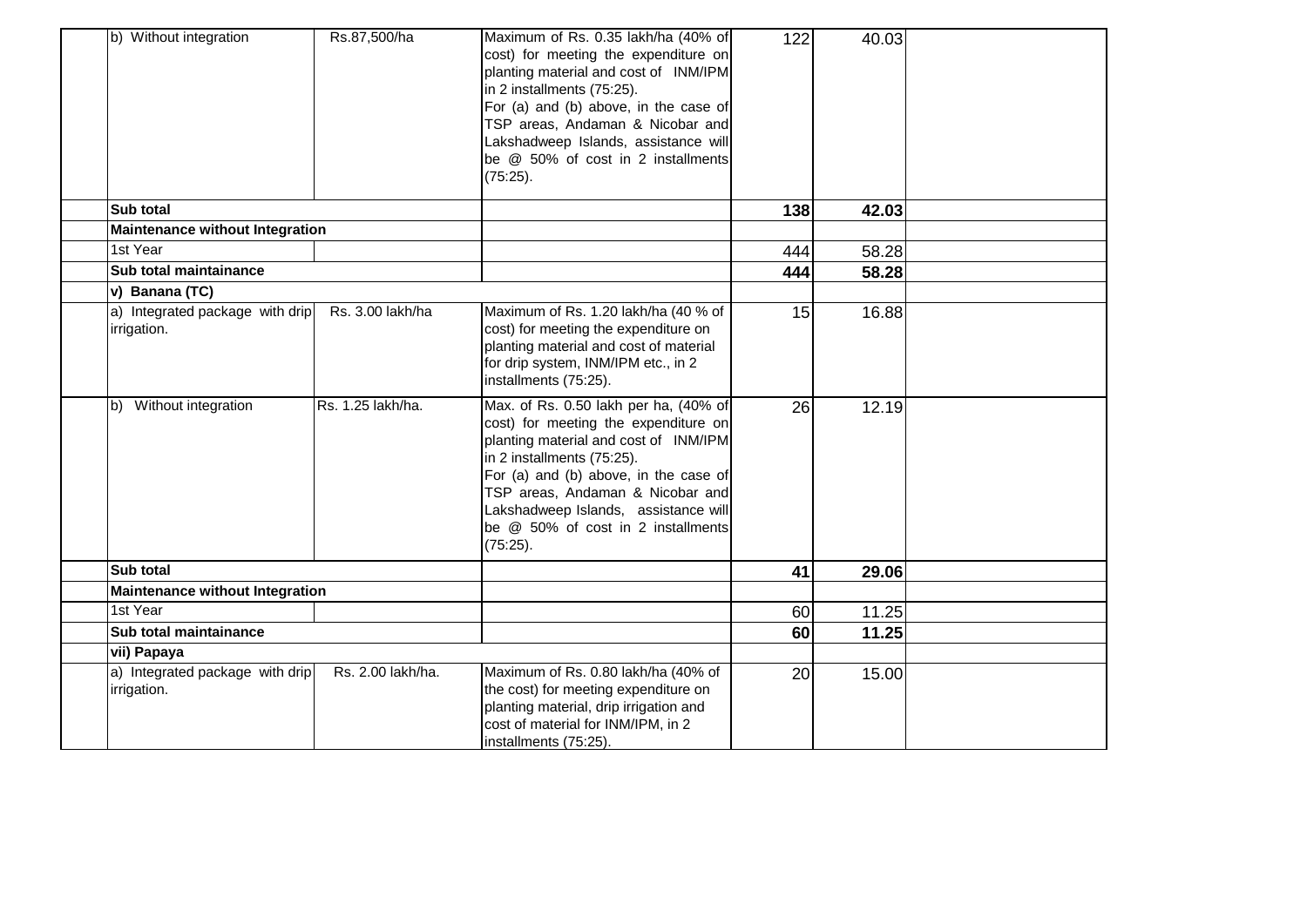| b) Without integration                                                            | Rs. 60,000/ha     | Maximum of Rs. 0.30 lakh/ha (50 % of<br>cost) for meeting the expenditure on<br>planting material and cost of INM/IPM<br>in 2 installments (75:25).<br>For (a) and (b) above, in the case of<br>NE and Himalayan States, TSP areas,<br>Andaman<br>Nicobar<br>&<br>and<br>Lakshadweep Islands, assistance will<br>be @ 50% of cost in 2 installments<br>(75:25).                                         | 39  | 8.78  |  |
|-----------------------------------------------------------------------------------|-------------------|---------------------------------------------------------------------------------------------------------------------------------------------------------------------------------------------------------------------------------------------------------------------------------------------------------------------------------------------------------------------------------------------------------|-----|-------|--|
| <b>Sub total</b><br><b>Maintenance without Integration</b>                        |                   |                                                                                                                                                                                                                                                                                                                                                                                                         | 59  | 23.78 |  |
| 1st Year                                                                          |                   |                                                                                                                                                                                                                                                                                                                                                                                                         | 119 | 15.62 |  |
| Sub total maintainance                                                            |                   |                                                                                                                                                                                                                                                                                                                                                                                                         | 119 | 15.62 |  |
| ix) High density planting (mango, guava, litchi, pomegranate, apple, citrus etc). |                   |                                                                                                                                                                                                                                                                                                                                                                                                         |     |       |  |
| a) Integrated package with drip<br>irrigation                                     | Rs. 1.50 lakh /ha | Maximum of Rs. 0.60 lakh per ha.<br>(40% of cost) for meeting the<br>expenditure on planting material, cost<br>of drip system, INM/IPM, canopy<br>management etc., in 3 installments of<br>60:20:20 subject to survival rate of<br>75% in 2nd year and 90% in 3 <sup>rd</sup> year).                                                                                                                    |     | 0.00  |  |
| i) Citrus fruits                                                                  | do                | do                                                                                                                                                                                                                                                                                                                                                                                                      | 41  | 18.45 |  |
| ii) Plum, Peach & Pear                                                            | do                | do                                                                                                                                                                                                                                                                                                                                                                                                      |     | 3.15  |  |
| Sub total integrated                                                              |                   |                                                                                                                                                                                                                                                                                                                                                                                                         | 48  | 21.60 |  |
| b) Without Integration.                                                           | Rs. 1.00 lakh/ha. | Maximum of Rs. 0.40 lakh/ha (40% of<br>the cost) for meeting the expenditure<br>on planting material and cost of<br>INM/IPM in 3 installments (60:20:20).<br>For (a) and (b) above, in the case of<br>TSP areas, Andaman & Nicobar and<br>Lakshadweep Islands, assistance will<br>be @ 50% of cost in 3 installments of<br>60:20:20 subject to survival rate of<br>75% in 2nd year and 90% in 3rd year) |     | 0.00  |  |
| i) Citrus fruits                                                                  | do                | do                                                                                                                                                                                                                                                                                                                                                                                                      | 104 | 31.20 |  |
| ii) Plum, Peach & Pear                                                            | do                | do                                                                                                                                                                                                                                                                                                                                                                                                      | 64  | 19.20 |  |
| Sub total without integrated                                                      |                   |                                                                                                                                                                                                                                                                                                                                                                                                         | 168 | 50.40 |  |
| <b>Maintenance without Integration</b>                                            |                   |                                                                                                                                                                                                                                                                                                                                                                                                         |     |       |  |
| 1st Year                                                                          |                   |                                                                                                                                                                                                                                                                                                                                                                                                         |     | 0.00  |  |
| i) Khasi Mandarin                                                                 |                   |                                                                                                                                                                                                                                                                                                                                                                                                         | 305 | 36.60 |  |
| ii) Sweet Orange                                                                  |                   |                                                                                                                                                                                                                                                                                                                                                                                                         | 70  | 8.40  |  |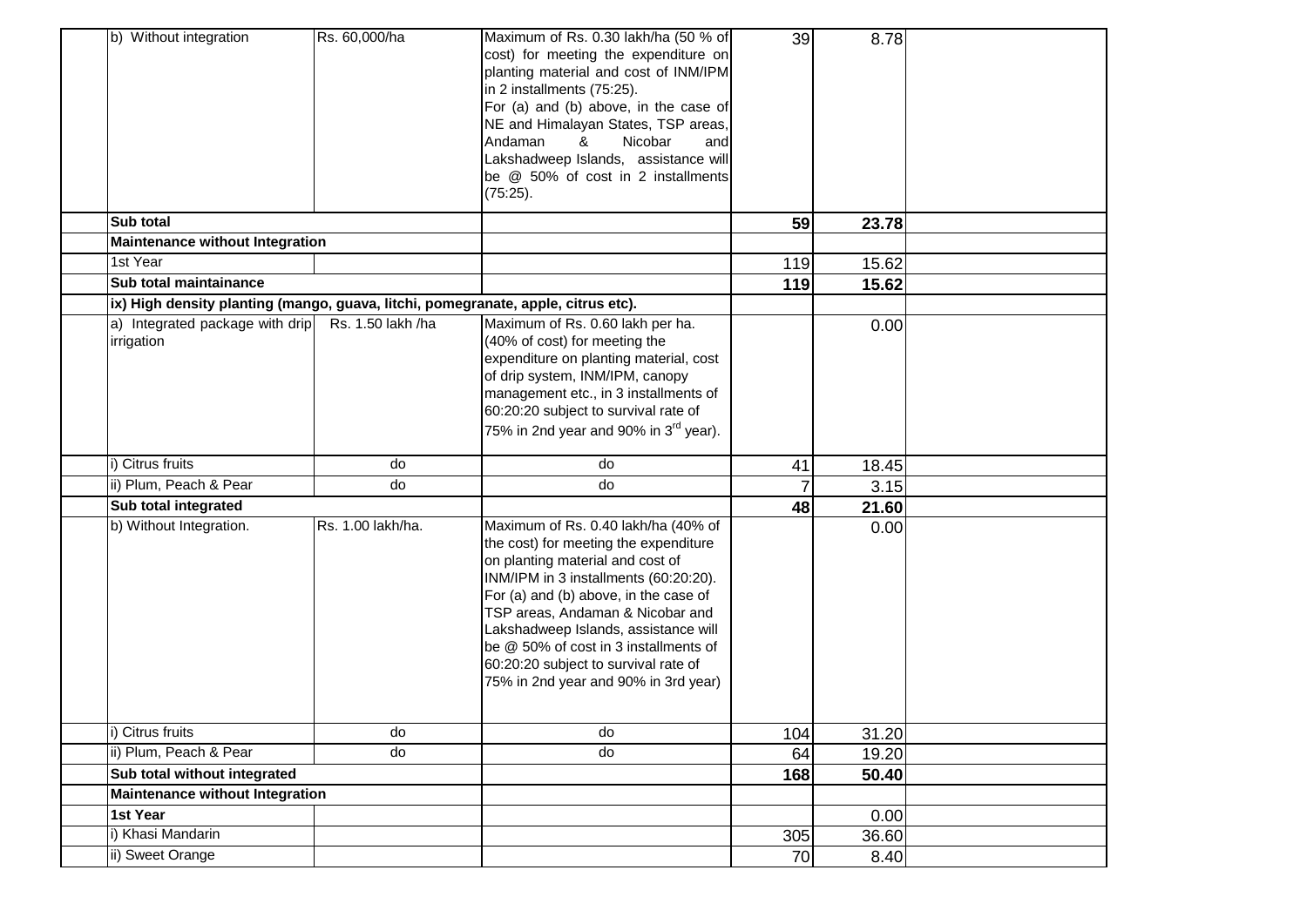|                | iii) Lemon                                                           |                                                      |                                                                                                                                                                                                                                                                                                                                                   | 70             | 8.40   |  |
|----------------|----------------------------------------------------------------------|------------------------------------------------------|---------------------------------------------------------------------------------------------------------------------------------------------------------------------------------------------------------------------------------------------------------------------------------------------------------------------------------------------------|----------------|--------|--|
|                | iv) Plum                                                             |                                                      |                                                                                                                                                                                                                                                                                                                                                   | 70             | 8.40   |  |
|                | v) Peach                                                             |                                                      |                                                                                                                                                                                                                                                                                                                                                   | 18             | 2.16   |  |
|                | vi) Pear                                                             |                                                      |                                                                                                                                                                                                                                                                                                                                                   | 25             | 3.00   |  |
|                | Sub total maintainance                                               |                                                      |                                                                                                                                                                                                                                                                                                                                                   | 558            | 66.96  |  |
|                | $2nd$ Year                                                           |                                                      |                                                                                                                                                                                                                                                                                                                                                   |                | 0.00   |  |
|                | i) Khasi Mandarin                                                    |                                                      |                                                                                                                                                                                                                                                                                                                                                   | 85             | 10.20  |  |
|                | ii) Sweet Orange                                                     |                                                      |                                                                                                                                                                                                                                                                                                                                                   | 5              | 0.60   |  |
|                | iii) Plum                                                            |                                                      |                                                                                                                                                                                                                                                                                                                                                   | 100            | 12.00  |  |
|                | iv) Peach                                                            |                                                      |                                                                                                                                                                                                                                                                                                                                                   | 5              | 0.60   |  |
|                | v) Pear                                                              |                                                      |                                                                                                                                                                                                                                                                                                                                                   | 10             | 1.20   |  |
|                | Sub total maintainance                                               |                                                      |                                                                                                                                                                                                                                                                                                                                                   | 205            | 24.60  |  |
|                | (b) Fruit crops other than cost intensive crops using normal spacing |                                                      |                                                                                                                                                                                                                                                                                                                                                   |                |        |  |
|                | a) Integrated package with drip Rs. 1.00 lakh/ha<br>irrigation       |                                                      | Maximum of Rs. 0.40 lakh/ ha. (40% of<br>cost) for meeting the expenditure on<br>planting material, cost of drip system,<br>INM/IPM, canopy management etc in 3<br>installments of 60:20:20 subject to<br>survival rate of 75% in 2nd year & 90%<br>in 3rd year for perennial crops and for<br>non perennial crops in 2 installments<br>of 75:25. |                | 0.00   |  |
|                | i) Litchi                                                            | do                                                   | do                                                                                                                                                                                                                                                                                                                                                | 21             | 7.88   |  |
|                | ii) Guava                                                            | do                                                   | do                                                                                                                                                                                                                                                                                                                                                | 10             | 3.75   |  |
|                | Sub total integrated                                                 |                                                      |                                                                                                                                                                                                                                                                                                                                                   | 31             | 11.63  |  |
|                | b) Without Integration                                               | Rs. 60,000/ha                                        | Maximum of Rs. 0.30 lakh/ha (50 % of<br>cost) for meeting the expenditure on<br>planting material and cost of INM/IPM<br>in 3 installments of 60:20:20.                                                                                                                                                                                           |                | 0.00   |  |
|                | i) Litchi                                                            | do                                                   | do                                                                                                                                                                                                                                                                                                                                                | 42             | 9.45   |  |
|                | ii) Guava                                                            | do                                                   | do                                                                                                                                                                                                                                                                                                                                                | 43             | 9.68   |  |
|                | Sub total without integrated                                         |                                                      |                                                                                                                                                                                                                                                                                                                                                   | 85             | 19.13  |  |
|                | Maintenance without Integration                                      |                                                      |                                                                                                                                                                                                                                                                                                                                                   |                |        |  |
|                | 1st Year- Litchi                                                     |                                                      |                                                                                                                                                                                                                                                                                                                                                   | 55             | 3.30   |  |
|                | 2nd Year                                                             |                                                      |                                                                                                                                                                                                                                                                                                                                                   | $\overline{0}$ | 0.00   |  |
|                | Sub total maintainance                                               |                                                      |                                                                                                                                                                                                                                                                                                                                                   | 55.00          | 3.30   |  |
|                |                                                                      | Vegetable (For maximum area of 2 ha per beneficiary) |                                                                                                                                                                                                                                                                                                                                                   |                |        |  |
|                | <b>Hybrid</b>                                                        | Rs.50,000/ha                                         | 40% of cost in general areas                                                                                                                                                                                                                                                                                                                      | 461            | 115.25 |  |
|                | Sub-total                                                            |                                                      |                                                                                                                                                                                                                                                                                                                                                   | 461            | 115.25 |  |
| 3 <sup>7</sup> | Flowers (For a maximum of 2 ha per beneficiary)                      |                                                      |                                                                                                                                                                                                                                                                                                                                                   |                |        |  |
|                | <b>Cut flowers</b>                                                   |                                                      |                                                                                                                                                                                                                                                                                                                                                   |                |        |  |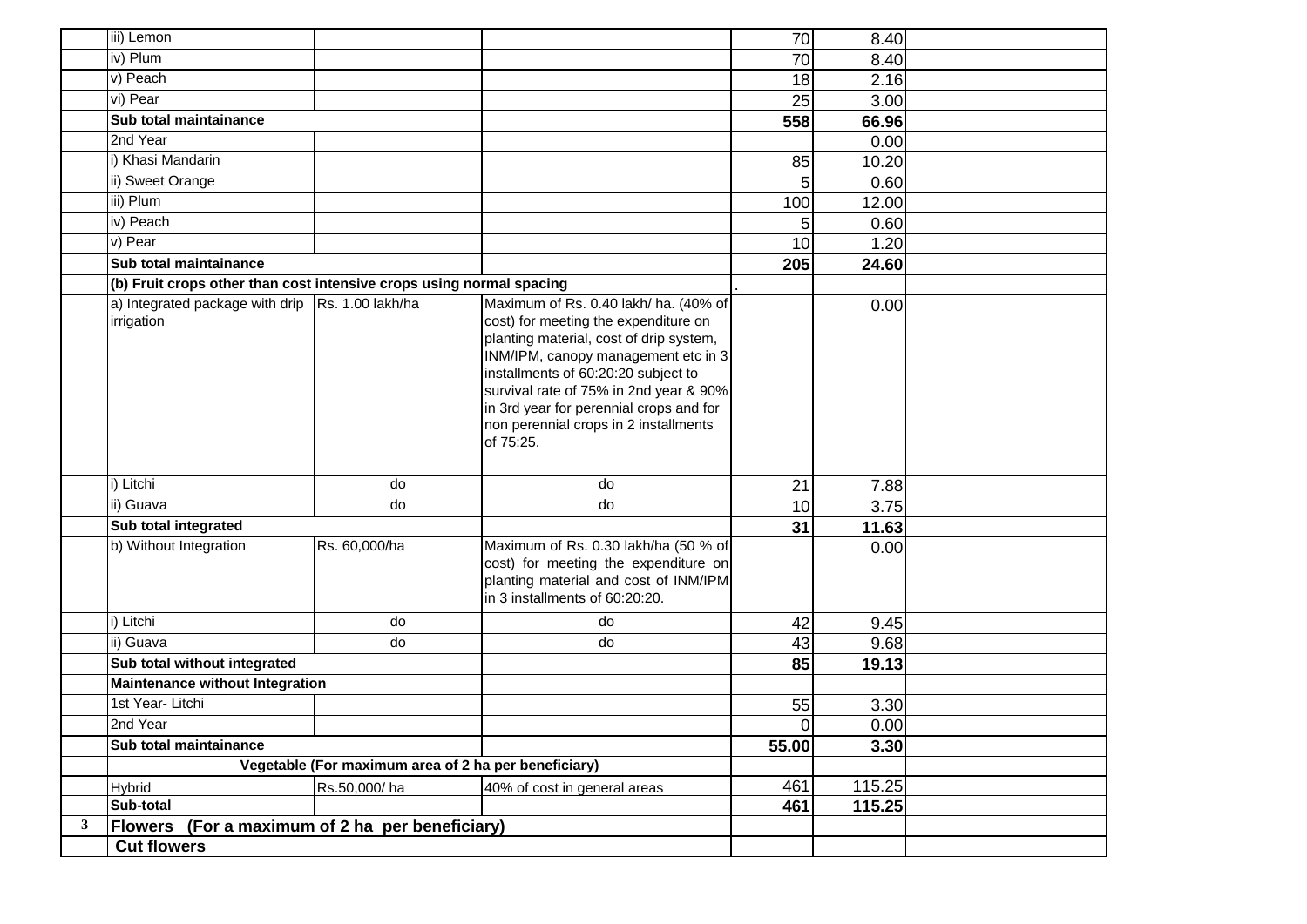|                         | Small & Marginal Farmers                                     | Rs. 1.00 lakh/ha | 50% of cost in NE & HS, TSP areas,      | 32.0 | 16.00 |  |
|-------------------------|--------------------------------------------------------------|------------------|-----------------------------------------|------|-------|--|
|                         |                                                              |                  | A&N and Lakshadweep Islands.            |      |       |  |
|                         | Other farmers                                                | do               | 50% of cost in NE & HS, TSP areas,      | 0.0  | 0.00  |  |
|                         |                                                              |                  | A&N and Lakshadweep Islands.            |      |       |  |
|                         | <b>Bulbulous flowers</b>                                     |                  |                                         |      |       |  |
|                         | <b>Small &amp; Marginal Farmers</b>                          | Rs. 1.50 lakh/ha | 50% of cost in NE & HS, TSP areas,      | 32.0 | 24.00 |  |
|                         |                                                              |                  | A&N and Lakshadweep Islands.            |      |       |  |
|                         | Other farmers                                                | do               | 50% of cost in NE & HS, TSP areas,      | 0.0  | 0.00  |  |
|                         |                                                              |                  | A&N and Lakshadweep Islands.            |      |       |  |
|                         | <b>Loose Flowers</b>                                         |                  |                                         |      |       |  |
|                         | Small & Marginal Farmers                                     |                  | 50% of cost in NE & HS, TSP areas,      | 32.0 | 6.40  |  |
|                         |                                                              | Rs. 40,000/ha    | A&N and Lakshadweep Islands.            |      |       |  |
|                         | Other farmers                                                | do               | 50% of cost in NE & HS, TSP areas,      | 0.0  | 0.00  |  |
|                         |                                                              |                  | A&N and Lakshadweep Islands.            |      |       |  |
|                         | Sub-total                                                    |                  |                                         | 96.0 | 46.40 |  |
| $\overline{\mathbf{4}}$ | Spices (For a maximum area of 4 ha per beneficiary)          |                  |                                         |      |       |  |
|                         | Seed spice                                                   | Rs.30,000/ha     | Maximum of Rs. 12,000/- per ha. (40%    | 71   | 10.65 |  |
|                         |                                                              |                  | of cost) for meeting the expenditure on |      |       |  |
|                         |                                                              |                  | planting material and cost of material  |      |       |  |
|                         |                                                              |                  | for INM/IPM etc).                       |      |       |  |
|                         | <b>Rhizomatic Spices</b>                                     | Rs.30,000/ha     | Maximum of Rs. 12,000/- per ha. (40%    | 80   | 12.00 |  |
|                         |                                                              |                  | of cost) for meeting the expenditure on |      |       |  |
|                         |                                                              |                  | planting material and cost of material  |      |       |  |
|                         |                                                              |                  | for INM/IPM etc).                       |      |       |  |
|                         |                                                              |                  |                                         |      |       |  |
|                         | <b>Perennial spices</b>                                      | Rs. 50,000/ha    | Maximum of Rs. 20,000/- per ha          | 81   | 20.25 |  |
|                         | (black pepper)                                               |                  | (@40% of cost) for meeting the          |      |       |  |
|                         |                                                              |                  | expenditure on planting material and    |      |       |  |
|                         |                                                              |                  | cost of material for INM/IPM etc.       |      |       |  |
|                         |                                                              |                  | For (i) and (ii) above, in the case of  |      |       |  |
|                         |                                                              |                  | TSP areas, Andaman and                  |      |       |  |
|                         |                                                              |                  | Lakshadweep Islands, assistance will    |      |       |  |
|                         |                                                              |                  | be @ 50% of cost.                       |      |       |  |
|                         | Sub-total                                                    |                  |                                         | 232  | 42.90 |  |
|                         | Aromatic Plants (For a maximum area of 4 ha per beneficiary) |                  |                                         |      |       |  |
|                         | (a) Cost intensive aromatic plant Rs. 1,00,000/ha            |                  | 40% of cost, subject to a maximum of    | 30.0 | 15.00 |  |
|                         |                                                              |                  | Rs.40,000/- per ha, for meeting the     |      |       |  |
|                         |                                                              |                  | expenditure on planting material and    |      |       |  |
|                         |                                                              |                  | cost of material for INM/IPM etc.       |      |       |  |
|                         |                                                              |                  |                                         |      |       |  |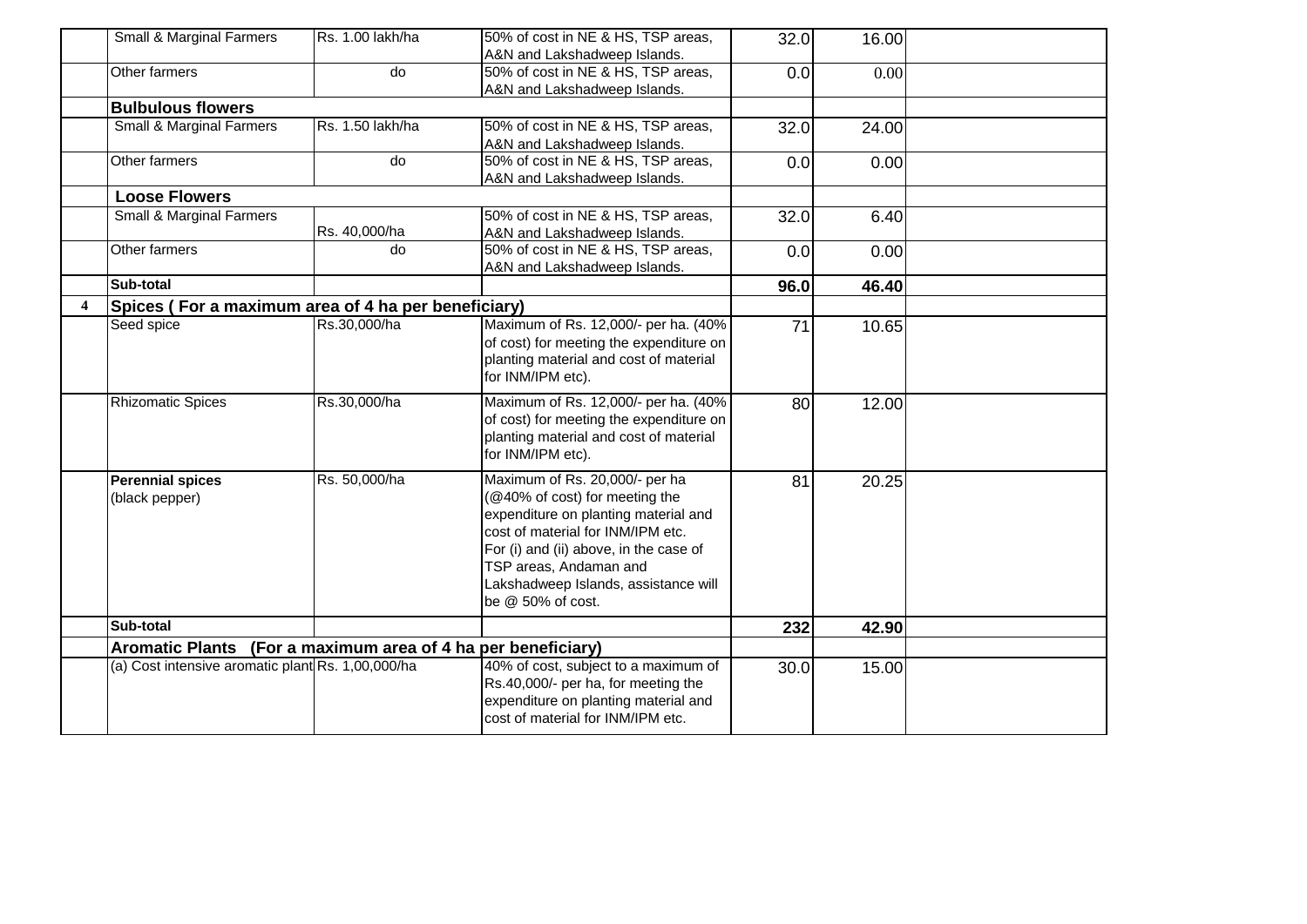| (b) Other aromatic plants                                     | Rs. 40,000/ha       | 40% of cost, subject to a maximum of<br>Rs.16,000/- per ha, for meeting the<br>expenditure on planting material and<br>cost of material for INM/IPM etc.<br>For (i) and (ii) above, in the case of<br>TSP areas, Andaman & Nicobar and<br>Lakshadweep Islands, assistance will<br>be @ 50% of cost.                                                                                                                                                    | 0.0  | 0.00  |  |
|---------------------------------------------------------------|---------------------|--------------------------------------------------------------------------------------------------------------------------------------------------------------------------------------------------------------------------------------------------------------------------------------------------------------------------------------------------------------------------------------------------------------------------------------------------------|------|-------|--|
| Sub-total                                                     |                     |                                                                                                                                                                                                                                                                                                                                                                                                                                                        | 30.0 | 15.00 |  |
| Plantation crops (For a maximum area of 4 ha per beneficiary) |                     |                                                                                                                                                                                                                                                                                                                                                                                                                                                        |      |       |  |
| <b>Cashew</b>                                                 |                     |                                                                                                                                                                                                                                                                                                                                                                                                                                                        |      |       |  |
| a) Integrated package with<br>drip irrigation                 | Rs. 1.00 lakh/ha    | Rs. 0.40 lakh per ha (40% of cost) for<br>meeting the expenditure on planting<br>material and cost of material for drip<br>system, INM/IPM etc) in 3 installments<br>of 60:20:20 subject to survival rate of<br>50% in second year and 90% in third<br>year.                                                                                                                                                                                           | 10   | 3.00  |  |
| b) Without integration                                        | Rs. 50,000/ha       | Rs.0.20 lakh per ha (40 % of cost)<br>for meeting the expenditure on<br>planting material and cost of material<br>for INM/IPM in 3 installments of<br>60:20:20 subject to survival rate of<br>75% in second year and 90% in third<br>year for a maximum area of 4 ha per<br>beneficiary.<br>For<br>(a) and (b) above, in the case of TSP<br>areas, Andaman & Nicobar and<br>Lakshadweep Islands assistance will<br>be @ 50% of cost in 3 installments. | 35   | 5.25  |  |
| Sub-total                                                     |                     |                                                                                                                                                                                                                                                                                                                                                                                                                                                        | 45   | 8.25  |  |
|                                                               | Maintenance I year  |                                                                                                                                                                                                                                                                                                                                                                                                                                                        |      |       |  |
| Cashew                                                        | Rs. 40,000ha        | Maximum of Rs. 20,000/- per ha (50%<br>of cost for meeting the expenditure on<br>planting material and cost of material<br>for INM/IPM etc) in 3 installments of<br>60:20:20 subject to survival rate of<br>75% in second year and 90% in third<br>year for a maximum area of 4 ha                                                                                                                                                                     | 105  | 4.20  |  |
| Sub total maintainance                                        |                     |                                                                                                                                                                                                                                                                                                                                                                                                                                                        | 105  | 4.20  |  |
|                                                               | Maintenance II year |                                                                                                                                                                                                                                                                                                                                                                                                                                                        |      |       |  |
| Cashew                                                        | do                  | do                                                                                                                                                                                                                                                                                                                                                                                                                                                     | 0.0  | 0.00  |  |
| Cocoa                                                         | do                  | do                                                                                                                                                                                                                                                                                                                                                                                                                                                     | 0.0  | 0.00  |  |
| Sub-total                                                     |                     |                                                                                                                                                                                                                                                                                                                                                                                                                                                        | 0.0  | 0.00  |  |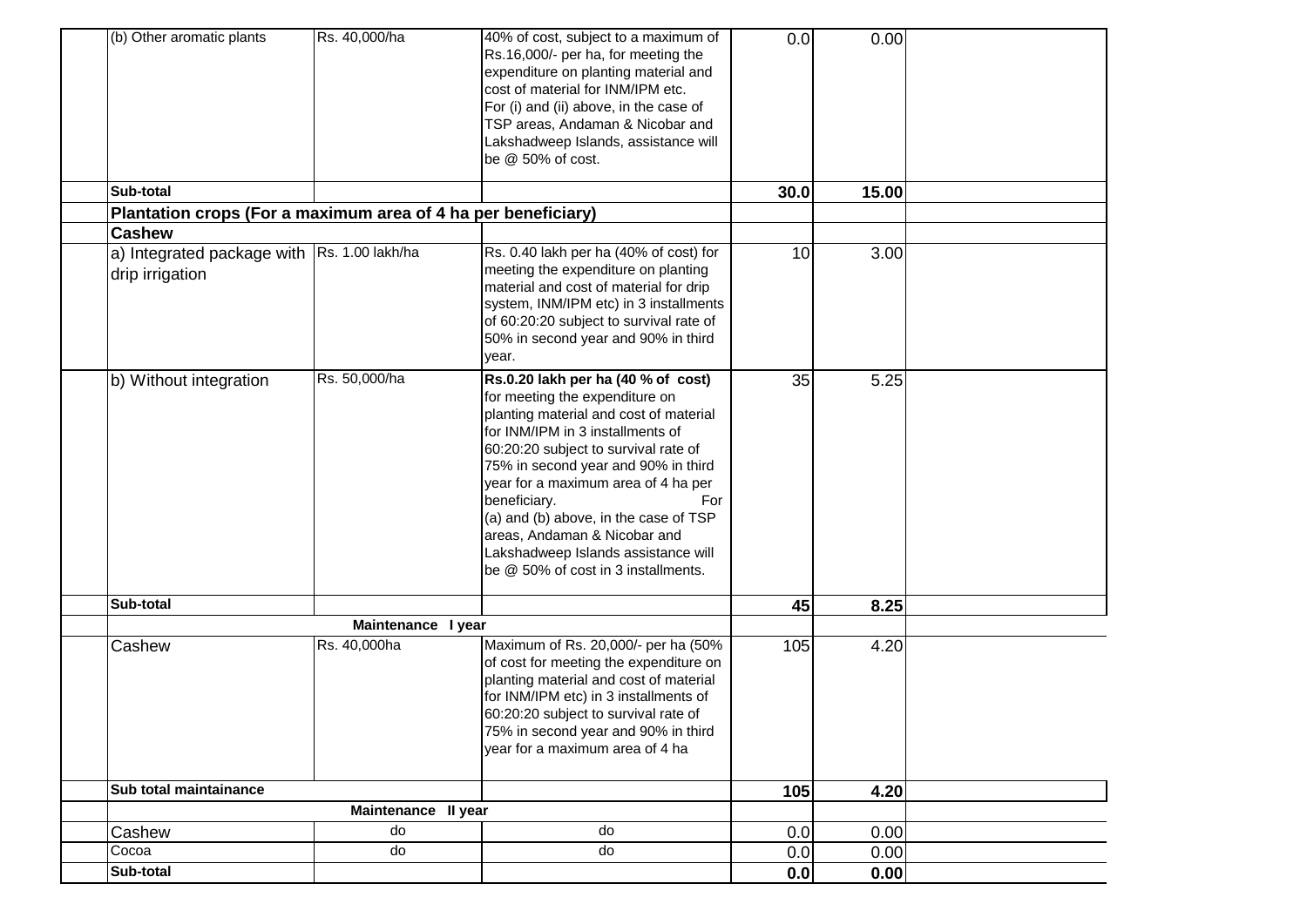|   | <b>Grand Total Area Exp.</b>                                                             |                                         |                                                                                                                                       | 1688.00  | 642.14 |                                                         |
|---|------------------------------------------------------------------------------------------|-----------------------------------------|---------------------------------------------------------------------------------------------------------------------------------------|----------|--------|---------------------------------------------------------|
|   | <b>Grand Total Maintenance</b>                                                           |                                         |                                                                                                                                       | 1956.00  | 238.58 |                                                         |
|   | <b>Mushrooms</b>                                                                         |                                         |                                                                                                                                       |          |        |                                                         |
|   | Spawn making unit                                                                        |                                         |                                                                                                                                       |          |        |                                                         |
|   | <b>Public Sector</b>                                                                     | Rs. 15 lakh/ unit                       | 100% of the cost.                                                                                                                     | 0.0      | 0.00   |                                                         |
|   | <b>Private Sector</b>                                                                    | Rs. 15 lakh/ unit                       | 40% of cost for private sector, for<br>the<br>meeting<br>expenditure<br>on<br>infrastructure, as credit linked back<br>ended subsidy. | 1.0      | 6.00   |                                                         |
|   | <b>Compost making unit</b>                                                               |                                         |                                                                                                                                       |          |        |                                                         |
|   | <b>Public Sector</b>                                                                     | Rs. 20.00 lakh/ unit                    | 100% of the cost.                                                                                                                     | 0.0      | 0.00   |                                                         |
|   | <b>Private Sector</b>                                                                    | Rs. 20.00 lakh/ unit                    | 40% of cost for private sector, for<br>the<br>meeting<br>expenditure<br>on<br>infrastructure, as credit linked back<br>ended subsidy. | 1.0      | 8.00   |                                                         |
|   | <b>Sub-total Mushroom</b>                                                                |                                         |                                                                                                                                       | 2.00     | 14.00  |                                                         |
| 5 | Rejuvenation/replacement of<br>senile plantation including<br>Canopy management. Mango   | Rs. 40,000/ha                           | 50% of the total cost subject to a<br>maximum of Rs. 20,000/ha limited to<br>two ha per beneficiary.                                  | 260      |        | 52.00 To be implemented as per guidelines<br>circulated |
|   | Sub-total                                                                                |                                         |                                                                                                                                       | 260      | 52.00  |                                                         |
|   | <b>Creation of Water resources</b>                                                       |                                         |                                                                                                                                       |          |        |                                                         |
|   | <b>Community tanks</b>                                                                   |                                         |                                                                                                                                       |          |        |                                                         |
|   | i) Community tanks/on farm ponds/on farm water reservoirs with use of                    |                                         |                                                                                                                                       |          |        |                                                         |
|   |                                                                                          |                                         | plastic/RCC lining - (10 ha. of command area, with pond size of 100m x 100m x                                                         |          |        |                                                         |
|   | Community tanks/on farm ponds/on farm water reservoirs with use of<br>plastic/RCC lining |                                         |                                                                                                                                       |          |        |                                                         |
|   | Plain areas                                                                              | Rs. 20.00 lakh in plain<br>areas        | 100% of cost for 10 ha command                                                                                                        | $\Omega$ | 0.0    |                                                         |
|   | Hilly areas.                                                                             | areas.                                  | Rs. 25 lakh/ unit for Hilly 100% of cost for 10 ha command                                                                            | 11       | 275.00 |                                                         |
|   | ii) Water harvesting system for individuals- for storage of water in<br>20mx20mx3m       |                                         |                                                                                                                                       |          |        |                                                         |
|   | Plain areas                                                                              | areas and                               | Rs. 1.50 lakh/unit in plain 50% of cost. Maintenance to be<br>ensured by the beneficiary.                                             | $\Omega$ | 0.0    |                                                         |
|   | Hilly areas.                                                                             | areas                                   | Rs. 1.80 lakh/unit in hilly 50% of cost. Maintenance to be<br>ensured by the beneficiary.                                             | 344      | 309.60 |                                                         |
|   | Sub-total                                                                                |                                         |                                                                                                                                       | 355      | 584.60 |                                                         |
| 5 |                                                                                          | <b>Protected cultivation</b>            |                                                                                                                                       |          |        |                                                         |
|   | a) Green House structure                                                                 |                                         |                                                                                                                                       |          |        |                                                         |
|   | (b) Naturally ventilated system                                                          |                                         |                                                                                                                                       |          |        |                                                         |
|   | (i) Tubular structur                                                                     | Rs. 1650/Sq.m<br>(up<br>area 500 Sq. m) | to 50% of the cost limited to 4000 Sq.m<br>per beneficiary.                                                                           | 4.170    | 254.16 |                                                         |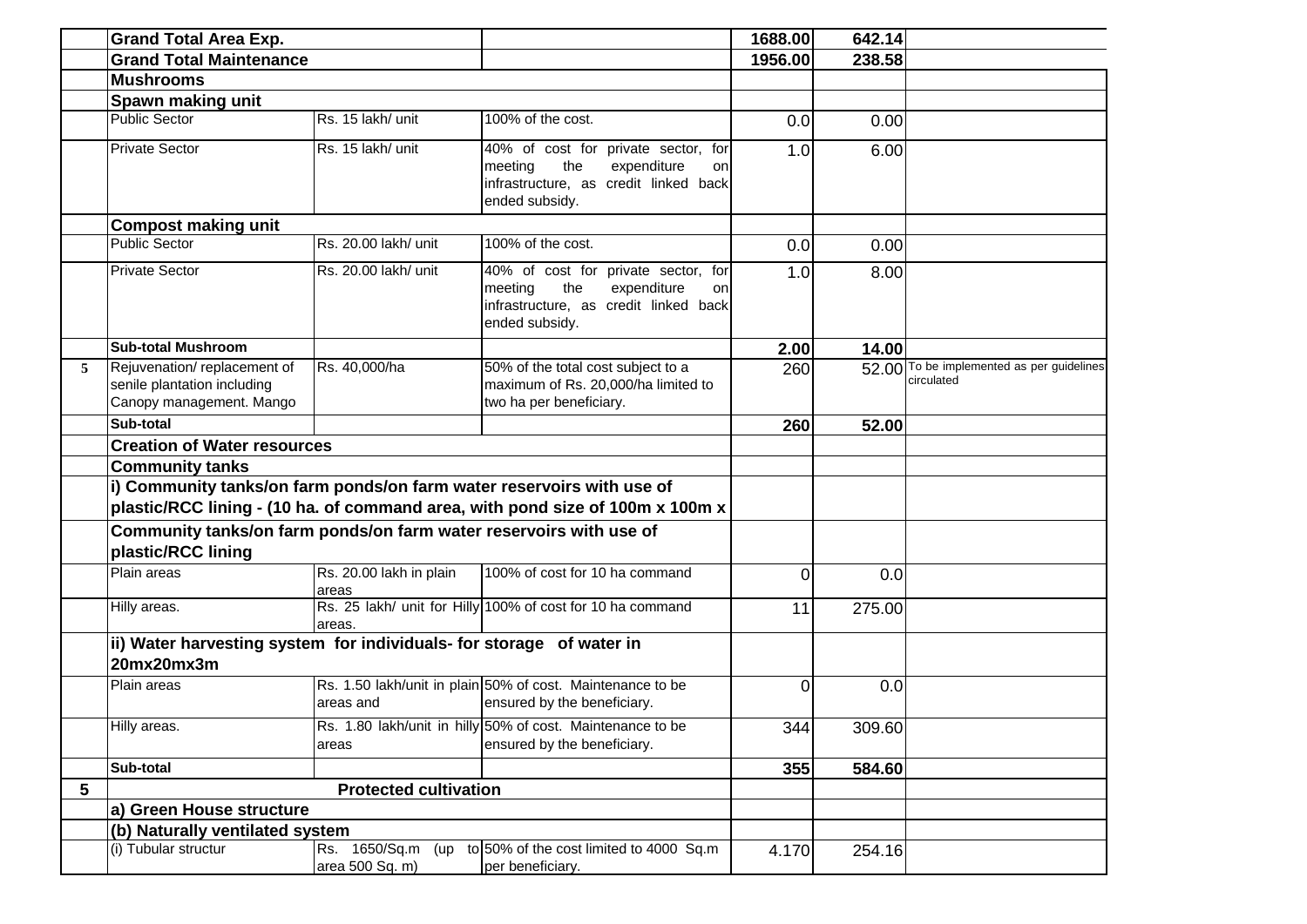|   | c) Plastic Mulching                                                                                          |                                  |                                                                                                  |                |        |                                                                                                                |
|---|--------------------------------------------------------------------------------------------------------------|----------------------------------|--------------------------------------------------------------------------------------------------|----------------|--------|----------------------------------------------------------------------------------------------------------------|
|   | <b>Plastic Mulching</b>                                                                                      | Rs. 32,000/ha                    | 50% of the total cost limited to 2 ha per<br>beneficiary.                                        | $\Omega$       | 0.00   |                                                                                                                |
|   | <b>Plastic Mulching</b>                                                                                      | Rs. 36,800/ha for hilly<br>areas | 50% of the total cost limited to 2 ha per<br>beneficiary.                                        | 200            | 36.80  |                                                                                                                |
|   | d) Shade Net House                                                                                           |                                  |                                                                                                  |                |        |                                                                                                                |
|   | i) Tubular structure                                                                                         | Rs. 710/Sq.m                     | 50% of cost limited to 4000 Sq.m per<br>beneficiary.                                             | 0.00           | 0.00   |                                                                                                                |
|   | i) Tubular structure                                                                                         | Rs. 816/Sq.m for hilly<br>areas  | 50% of cost limited to 4000 Sq.m per<br>beneficiary.                                             | 4.19           | 170.83 |                                                                                                                |
|   | <b>Plastic Tunnels</b>                                                                                       | Rs. 60/Sq.m                      | 50% of cost limited 1000 sq. m per<br>beneficiary.                                               | 0              | 0.00   |                                                                                                                |
|   | <b>Plastic Tunnels</b>                                                                                       | Rs.75/Sq.m for hilly<br>areas.   | 50% of cost limited 1000 sq. m per<br>beneficiary.                                               | 2.50           | 9.38   |                                                                                                                |
|   | Walk in tunnels                                                                                              | Rs. 600/ Sq.m                    | 50% of the cost limited to 4000 sq.m.<br>(each unit not to exceed 800 Sq. m per<br>beneficiary). | 0              | 0.00   |                                                                                                                |
|   | e) Anti Bird/Anti Hail Nets                                                                                  | Rs.35/- per Sq.m                 | 50% of cost limited to 5000 Sq.m per<br>beneficiary.                                             | 1.40           | 2.45   |                                                                                                                |
|   | f) Cost of planting material &<br>cultivation of high value<br>vegetables grown in poly<br>house             | Rs.140/Sq. m                     | 50% of cost limited to 4000 Sq.m per<br>beneficiary.                                             | 3.16           | 22.10  |                                                                                                                |
|   | g) Cost of planting material &<br>cultivation of Orchid &<br>Anthurium under poly<br>house/shade net house.  | Rs. 700/Sq.m                     | 50% of cost limited to 4000 Sq. m per<br>beneficiary.                                            | 2.70           | 94.50  |                                                                                                                |
|   | h) Cost of planting material &<br>cultivation of Carnation &<br>Gerbera under poly<br>house/shade net house. | Rs. 610/Sq.m                     | 50% of cost limited to 4000 Sq. m per<br>beneficiary.                                            | 2.40           | 73.20  |                                                                                                                |
|   | i) Cost of planting material &<br>cultivation of Rose and lilum<br>under poly house/shade net<br>house       | Rs. 426/Sq.m                     | 50% of cost limited to 4000 Sq. m per<br>beneficiary.                                            | 0.10           | 2.13   |                                                                                                                |
|   | Sub-total protected cultivation                                                                              |                                  |                                                                                                  | 220.61         | 665.55 |                                                                                                                |
| 6 | Promotion of Integrated Nutrient Management(INM)/ Integrated Pest                                            |                                  |                                                                                                  |                |        |                                                                                                                |
|   | Promotion of IPM                                                                                             | Rs. 4000/ha                      | 30% of cost subject to a maximum of<br>Rs 1200/ha limited to 4.00 ha/<br>beneficiary.            | 1030           |        | 12.36 To be need based and taken up after<br>identifying problem of pest / disease<br>and nutrient deficiency. |
|   | Promotion of INM                                                                                             | Rs. 4000/ha                      | 30% of cost subject to a maximum of<br>Rs 1200/ha limited to 4.00 ha/<br>beneficiary.            | 0              | 0.00   |                                                                                                                |
|   | Disease forecasting unit (PSUs) Rs. 6.00 lakh/unit                                                           |                                  | 100 % of costs.                                                                                  | $\overline{0}$ | 0.00   |                                                                                                                |
|   | Sub-total INM / IPM                                                                                          |                                  |                                                                                                  | 1030           | 12.36  |                                                                                                                |
|   | <b>Adoption Organic Farming</b>                                                                              |                                  |                                                                                                  |                |        |                                                                                                                |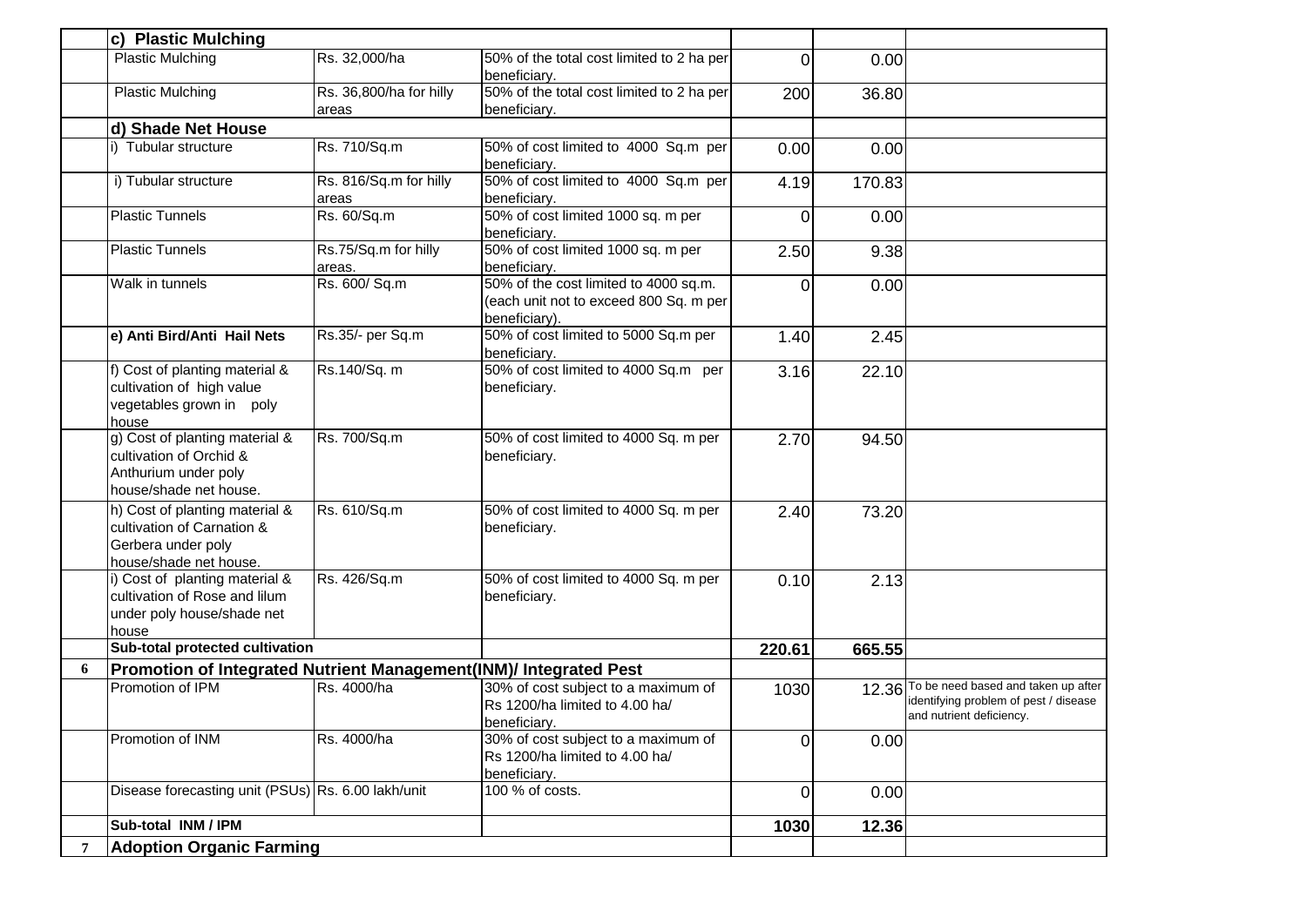|    | (i) Adoption of Organic Farming. Rs. 20,000/ha<br>1st Year (ha)                                   |                                                                                           | 50% of cost limited to Rs.10000/ha for<br>a maximum area of 4 ha. per<br>beneficiary, spread over a period of 3<br>years involving an assistance of<br>Rs.4000/- in first year and Rs.3000/-<br>each in second & third year. The<br>programme to be linked with<br>certification. | 550      |       | 22.00 Project to be submitted                                                               |
|----|---------------------------------------------------------------------------------------------------|-------------------------------------------------------------------------------------------|-----------------------------------------------------------------------------------------------------------------------------------------------------------------------------------------------------------------------------------------------------------------------------------|----------|-------|---------------------------------------------------------------------------------------------|
|    | (ii) Organic Certification (no)                                                                   |                                                                                           |                                                                                                                                                                                                                                                                                   |          |       |                                                                                             |
|    | 1st Year (ha)                                                                                     | Project based                                                                             | Rs. 5 lakh for a cluster of 50 ha which<br>will include Rs.1.50 lakh in first year,<br>Rs. 1.50 lakh in second year and Rs.<br>2.00 lakh in third year.                                                                                                                           | 11       |       | 16.50 Project to be submitted                                                               |
|    | iii) Vermi compost Units /organic input production unit                                           |                                                                                           |                                                                                                                                                                                                                                                                                   |          |       |                                                                                             |
|    | i) Vermi compost Units                                                                            | Rs.1,00,000/ unit for<br>permanent structure and<br>Rs. 16,000/unit for HDPE<br>Vermibed. | 50% of cost conforming to the size of<br>the unit of 30'x8'x2.5' dimension of<br>permanent structure to be<br>administered on pro-rata basis. 50% of<br>cost conforming to the size of 96 cft<br>(12'x4'x2') and IS 15907:2010 to be<br>administered on pro-rata basis.           | 88       |       | 44.00 Designs para meter of HDPE beds<br>will conformer to BIS standards (IS<br>15907:2010) |
|    | ii) Vermibeds                                                                                     | -do-                                                                                      | -do-                                                                                                                                                                                                                                                                              | $\Omega$ | 0.00  |                                                                                             |
|    | Sub-total                                                                                         |                                                                                           |                                                                                                                                                                                                                                                                                   | 649.00   | 82.50 |                                                                                             |
|    | <b>Certification for Good</b><br><b>Agricultural Practices (GAP),</b><br>Including infrastructure | Rs. 10,000/ha                                                                             | 50% of the cost for maximum of<br>4ha/beneficiary.                                                                                                                                                                                                                                |          | 0.00  |                                                                                             |
|    | <b>Centre of Excellence for</b><br><b>Horticulture</b>                                            | Rs.1000.00 lakh/ centre                                                                   | 100% of cost to public sector. This<br>can be established through bi-<br>lateral co-operation also.                                                                                                                                                                               | $\bf{0}$ | 0.00  |                                                                                             |
| 8  | Pollination support through beekeeping                                                            |                                                                                           |                                                                                                                                                                                                                                                                                   |          |       |                                                                                             |
|    | Honey bee colony                                                                                  | Rs.2000/colony of 8<br>frames                                                             | 40% of cost limited to 50 colonies /<br>beneficiary.                                                                                                                                                                                                                              | 700      | 5.60  |                                                                                             |
|    | <b>Hives</b>                                                                                      | Rs 2000/ per hive.                                                                        | 40% of cost limited to 50 colonies /<br>beneficiary.                                                                                                                                                                                                                              | 700      | 5.60  |                                                                                             |
|    | Equipment including honey<br>extractor (4 frame), food grade<br>container (30 kg), net, etc.      | Rs. 20,000/set                                                                            | 40% of the cost limited to one set per<br>beneficiary.                                                                                                                                                                                                                            | 90       | 7.20  |                                                                                             |
|    | Sub-total                                                                                         |                                                                                           |                                                                                                                                                                                                                                                                                   | 1490     | 18.40 |                                                                                             |
| 10 | Human Resource Development (HRD)                                                                  |                                                                                           |                                                                                                                                                                                                                                                                                   |          |       |                                                                                             |
|    |                                                                                                   | <b>Training of farmers</b>                                                                |                                                                                                                                                                                                                                                                                   |          |       |                                                                                             |
|    | Within the State                                                                                  | Rs. 1000/day per farmer<br>including transport                                            | 100% of the cost.                                                                                                                                                                                                                                                                 | 3700     | 37.00 |                                                                                             |
|    |                                                                                                   | (e) Exposure visit of farmers                                                             |                                                                                                                                                                                                                                                                                   |          |       |                                                                                             |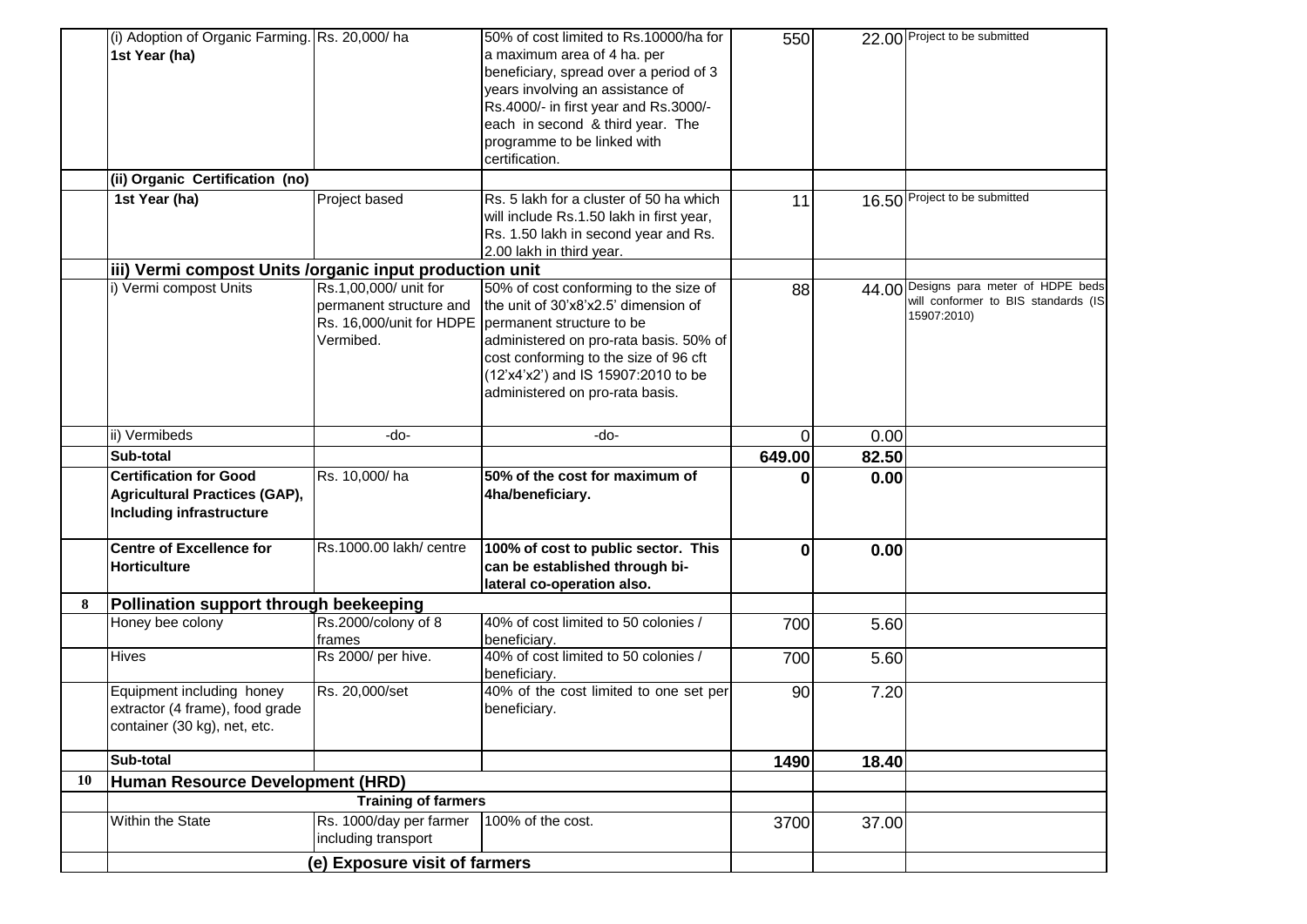|    | Outside the State                                                               | Project based as per<br>actual.                                                                               | 100% of the cost.                                                                                                                                              | 0    |            | 25.00 Project to be submitted                                                                                                                |
|----|---------------------------------------------------------------------------------|---------------------------------------------------------------------------------------------------------------|----------------------------------------------------------------------------------------------------------------------------------------------------------------|------|------------|----------------------------------------------------------------------------------------------------------------------------------------------|
|    | Outside India                                                                   |                                                                                                               | Rs. 4.00 lakh / participant Project Based. 100% of air/rail travel<br>cost.                                                                                    | 0.00 | 0.00       |                                                                                                                                              |
|    |                                                                                 |                                                                                                               | Training / study tour of technical staff/ field functionaries                                                                                                  |      |            |                                                                                                                                              |
|    | Within the State                                                                | Rs.300/day per<br>participant plus TA/DA,<br>as admissible                                                    | 100% of the cost.                                                                                                                                              | 0    | 0.00       |                                                                                                                                              |
|    | Study tour to progressive<br>States/ units (group of<br>minimum 5 participants) | Rs.800/day per<br>participant plus TA/DA,<br>as admissible                                                    | 100% of the cost.                                                                                                                                              | 900  | 7.20       |                                                                                                                                              |
|    | Outside India                                                                   |                                                                                                               | Rs. 6.00 lakh / participant 100% of the cost on actual basis.                                                                                                  | 0    | 0.00       |                                                                                                                                              |
|    | Sub-total                                                                       |                                                                                                               |                                                                                                                                                                | 4600 | 99.20      |                                                                                                                                              |
| 11 |                                                                                 | <b>INTEGRATED POST HARVEST MANAGEMENT</b>                                                                     |                                                                                                                                                                |      |            |                                                                                                                                              |
|    | Pack house / On farm<br>collection & storage unit                               | Rs. 4.00 lakh/unit with<br>size of 9Mx6M                                                                      | 50% of the capital cost.                                                                                                                                       | 415  | 830.00     | Minutes of SLEC meeting to be<br>submitted along with details of<br>beneficiareis, locaiton,<br>etc to<br>facilitate release of funds.       |
|    |                                                                                 | drying and weighing.                                                                                          | Integrated pack house with facilities for conveyer belt, sorting, grading units, washing,                                                                      |      |            |                                                                                                                                              |
|    | a) Plain Area                                                                   | Rs. 50.00 lakh per unit<br>with size of 9Mx18M                                                                | Credit linked back-ended subsidy @<br>35% of the cost of project in general<br>areas and 50% of cost in case Hilly &<br>Scheduled areas, per beneficiary.      | 0    | 0.00       |                                                                                                                                              |
|    | a) Hilly Area                                                                   | Rs. 50.00 lakh per unit<br>with size of 9Mx18M                                                                | Credit linked back-ended subsidy @<br>35% of the cost of project in general<br>areas and 50% of cost in case Hilly &<br>Scheduled areas, per beneficiary.      |      | 25.00      |                                                                                                                                              |
|    | Pre-cooling unit                                                                | Rs. 25.00 lakh / unit with<br>capacity of                                                                     | Credit linked back-ended subsidy @<br>6MT. 35% of the cost of project in general<br>areas and 50% of cost in case Hilly &<br>Scheduled areas, per beneficiary. | 4    | 50.00      |                                                                                                                                              |
|    | Refer vans/ containers (general<br>areas)                                       | Rs. 26.00 lakh for 9 MT<br>(NHM & HMNEH), and<br>prorata basis for lesser<br>capacity, but not below 4<br>MT. | Credit linked back-ended subsidy @<br>35% of the cost of project in general<br>areas and 50% of cost in case of Hilly<br>& Scheduled areas, per beneficiary.   | 3    |            | 39.00 Project to be submitted                                                                                                                |
|    | Ripening chamber                                                                | Rs. 1.00 lakh/MT.                                                                                             | -do-                                                                                                                                                           | 7    | $3.50$ One | MT<br>Project<br>each.<br>to<br>be<br>submitted                                                                                              |
|    | <b>Primary/ Mobile / Minimal</b><br>processing unit                             | Rs. 25.00 lakh/unit.                                                                                          | Credit linked back-ended subsidy @<br>40% of the capital cost of project in<br>general areas and 55% in case of Hilly<br>& Scheduled areas, per beneficiary.   | 1    |            | 13.75 Minutes of SLEC meeting to be<br>submitted along with details of<br>beneficiareis, locaiton,<br>etc to<br>facilitate release of funds. |
|    | Preservation Unit (low cost)                                                    | Rs. 2 lakh/per unit                                                                                           | 50% of the total cost.                                                                                                                                         | 24   | 24.00      | -do-                                                                                                                                         |